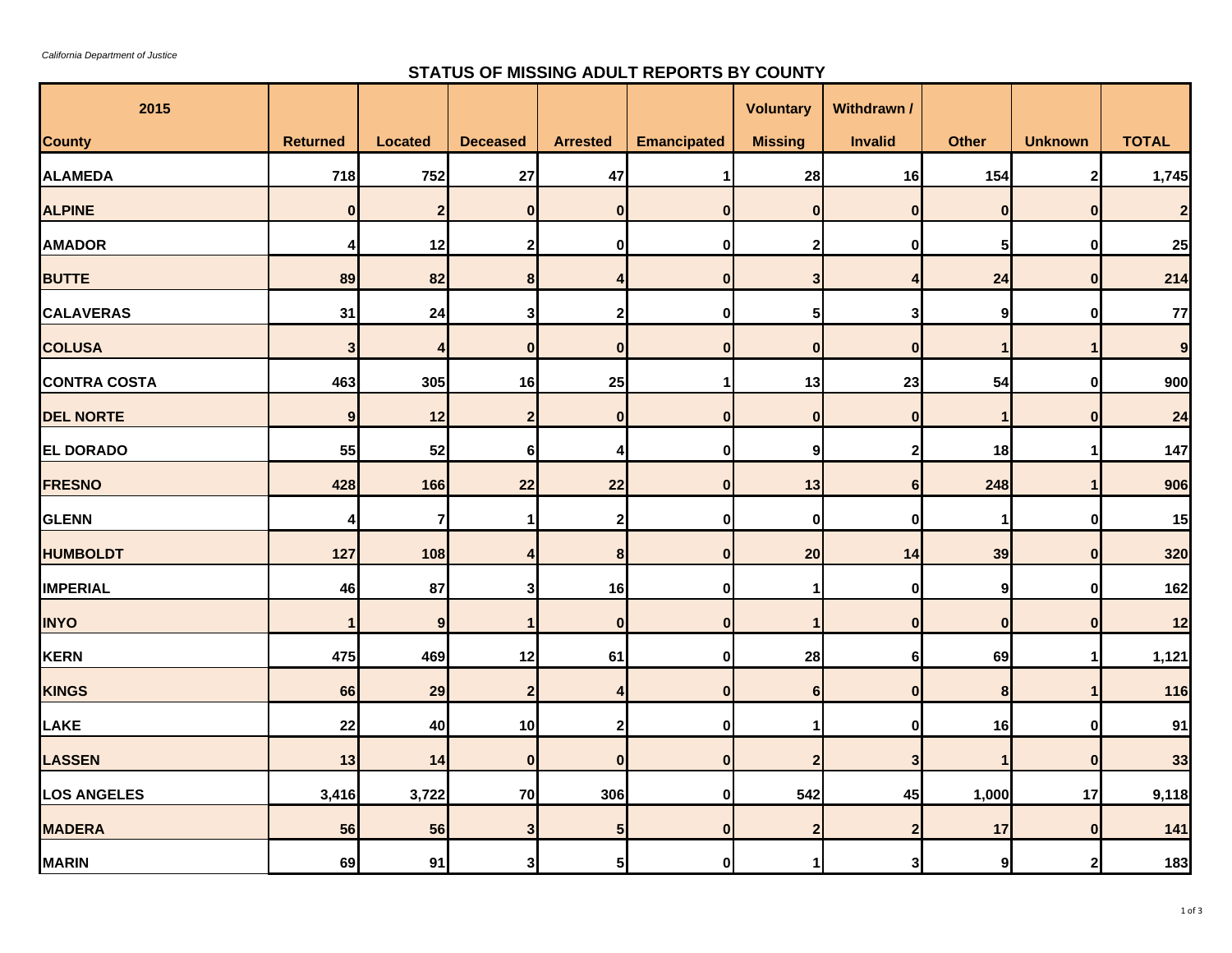## **STATUS OF MISSING ADULT REPORTS BY COUNTY**

| 2015                   |                 |                 |                 |                 |                    | <b>Voluntary</b> | Withdrawn /    |              |                         |              |
|------------------------|-----------------|-----------------|-----------------|-----------------|--------------------|------------------|----------------|--------------|-------------------------|--------------|
| <b>County</b>          | <b>Returned</b> | <b>Located</b>  | <b>Deceased</b> | <b>Arrested</b> | <b>Emancipated</b> | <b>Missing</b>   | Invalid        | <b>Other</b> | <b>Unknown</b>          | <b>TOTAL</b> |
| <b>MARIPOSA</b>        | 4               | 17              |                 | $\bf{0}$        | $\mathbf{0}$       | 2 <sub>l</sub>   | $\mathbf{0}$   | $\mathbf{0}$ | $\bf{0}$                | 24           |
| <b>MENDOCINO</b>       | 43              | 41              | 4               |                 | 0                  | 0                | 0              | 8            | 1                       | 101          |
| <b>MERCED</b>          | 118             | 105             |                 | 10              | $\bf{0}$           | 5 <sub>1</sub>   | 18             | 13           | $\bf{0}$                | 270          |
| <b>MODOC</b>           |                 | 5               | 0               |                 | 0                  | 0                | 2              |              | 0                       | 16           |
| <b>MONO</b>            | $\mathbf 1$     | $5\phantom{.0}$ | $\mathbf{0}$    | $\mathbf{0}$    | $\bf{0}$           | $\mathbf{0}$     | $\mathbf{0}$   | 1            | $\mathbf 1$             | 8            |
| <b>MONTEREY</b>        | 160             | 127             | 7               | 3               | 0                  | 12               | 51             | 75           | $\bf{0}$                | 389          |
| <b>NAPA</b>            | 47              | 19              |                 | $\bf{0}$        | $\bf{0}$           |                  |                | 3            | $\bf{0}$                | 72           |
| <b>NEVADA</b>          | 45              | 42              | 5               | 2               | 0                  | 6                |                | 16           | $\mathbf{2}$            | 119          |
| ORANGE                 | 1,080           | 760             | 32              | 123             | $\bf{0}$           | 82               | 12             | 304          | 11                      | 2,404        |
| <b>PLACER</b>          | 124             | 194             | 6               | 5 <sub>l</sub>  | 0                  | 10               | 11             | 20           | $\mathbf{3}$            | 373          |
| <b>PLUMAS</b>          | 1               | 9               | 0               |                 | n                  |                  | $\bf{0}$       |              | $\bf{0}$                | 13           |
| <b>RIVERSIDE</b>       | 840             | 788             | 26              | 55              | 0                  | 24               | 18             | 68           | $\bf{0}$                | 1,819        |
| <b>SACRAMENTO</b>      | 974             | 742             | 32              | 51              | $\mathbf{0}$       | 84               | 16             | 150          | 12                      | 2,061        |
| <b>SAN BENITO</b>      | 8               | 11              | 2               |                 | 0                  |                  | $\bf{0}$       | 3            | 0                       | 26           |
| <b>SAN BERNARDINO</b>  | 1,080           | 784             | 38              | 85              | $\bf{0}$           | 39               | 17             | 204          | 4                       | 2,251        |
| <b>SAN DIEGO</b>       | 1,332           | 1,062           | 22              | 29              | $\mathbf{0}$       | 136              | 44             | 345          | $\sqrt{5}$              | 2,975        |
| <b>SAN FRANCISCO</b>   | 578             | 585             | 31              | 128             | $\bf{0}$           | 46               | 8              | 133          | $\boldsymbol{0}$        | 1,509        |
| <b>SAN JOAQUIN</b>     | 588             | 251             | 7               | 43              | $\mathbf{0}$       | 7                | 9              | 187          | $\mathbf 0$             | 1,092        |
| <b>SAN LUIS OBISPO</b> | 75              | 168             | 1               | 5 <sup>1</sup>  | 0                  | 5 <sup>1</sup>   | 4 <sub>1</sub> | 23           | $\mathbf 0$             | 281          |
| <b>SAN MATEO</b>       | 294             | 286             | 10              | 23              | $\mathbf{0}$       | 91               | 2              | 45           | 1                       | 670          |
| <b>SANTA BARBARA</b>   | 168             | 185             | 10              | 19              | $\mathbf{0}$       | 17               | 4              | 54           | $\overline{\mathbf{2}}$ | 459          |
| <b>SANTA CLARA</b>     | 1,079           | 473             | 22              | 56              | 0                  | 164              | 19             | 170          | 0                       | 1,983        |